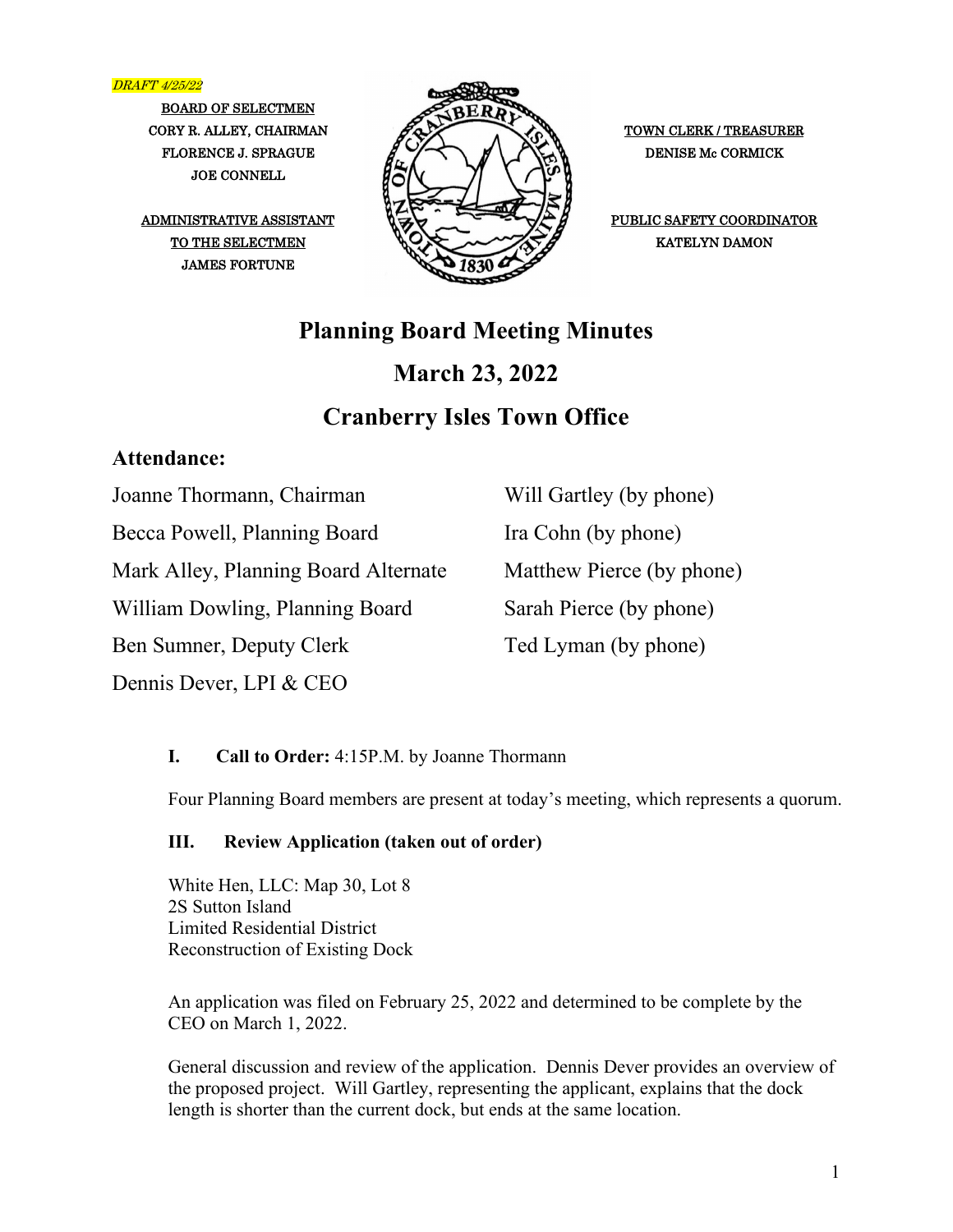## **Land Use Ordinance for the Shorelands, Section 15: Land Use Standards**

#### **A. Minimum Lot Standard**

Joanne Thormann moves that the standard is not applicable. William Dowling seconds the motion. **Motion approved 4-0.**

#### **B. Principal & Accessory Structures**

Joanne Thormann moves that the standard is not applicable. William Dowling seconds the motion. **Motion approved 4-0.**

## **C. Piers, Docks, Wharves, Bridges and Other Structures and Uses Extending**

**Over or Below the Normal High-Water Line of a Water Body or Within a Wetland**  Joanne Thormann moves that the project meets the standard. William Dowling seconds the motion. **Motion approved 4-0.**

#### **D. Campgrounds**

Joanne Thormann moves that the standard is not applicable. William Dowling seconds the motion. **Motion approved 4-0.**

#### **E. Individual Private Campsites**

Joanne Thormann moves that the standard is not applicable. William Dowling seconds the motion. **Motion approved 4-0.**

#### **F. Commercial & Industrial Uses**

Joanne Thormann moves that the standard is not applicable. William Dowling seconds the motion. **Motion approved 4-0.**

#### **G. Parking Areas**

Joanne Thormann moves that the standard is not applicable. William Dowling seconds the motion. **Motion approved 4-0.**

## **H. Roads & Driveways**

Joanne Thormann moves that the standard is not applicable. William Dowling seconds the motion. **Motion approved 4-0.**

## **I. Signs**

Joanne Thormann moves that the standard is not applicable. William Dowling seconds the motion. **Motion approved 4-0.**

#### **J. Storm Water Runoff**

Joanne Thormann moves that the standard is not applicable. William Dowling seconds the motion. **Motion approved 4-0.** 

#### **K. Septic Waste Disposal**

Joanne Thormann moves that the standard is not applicable. William Dowling seconds the motion. **Motion approved 4-0.**

#### **L. Essential Services**

Joanne Thormann moves that the standard is not applicable. William Dowling seconds the motion. **Motion approved 4-0.**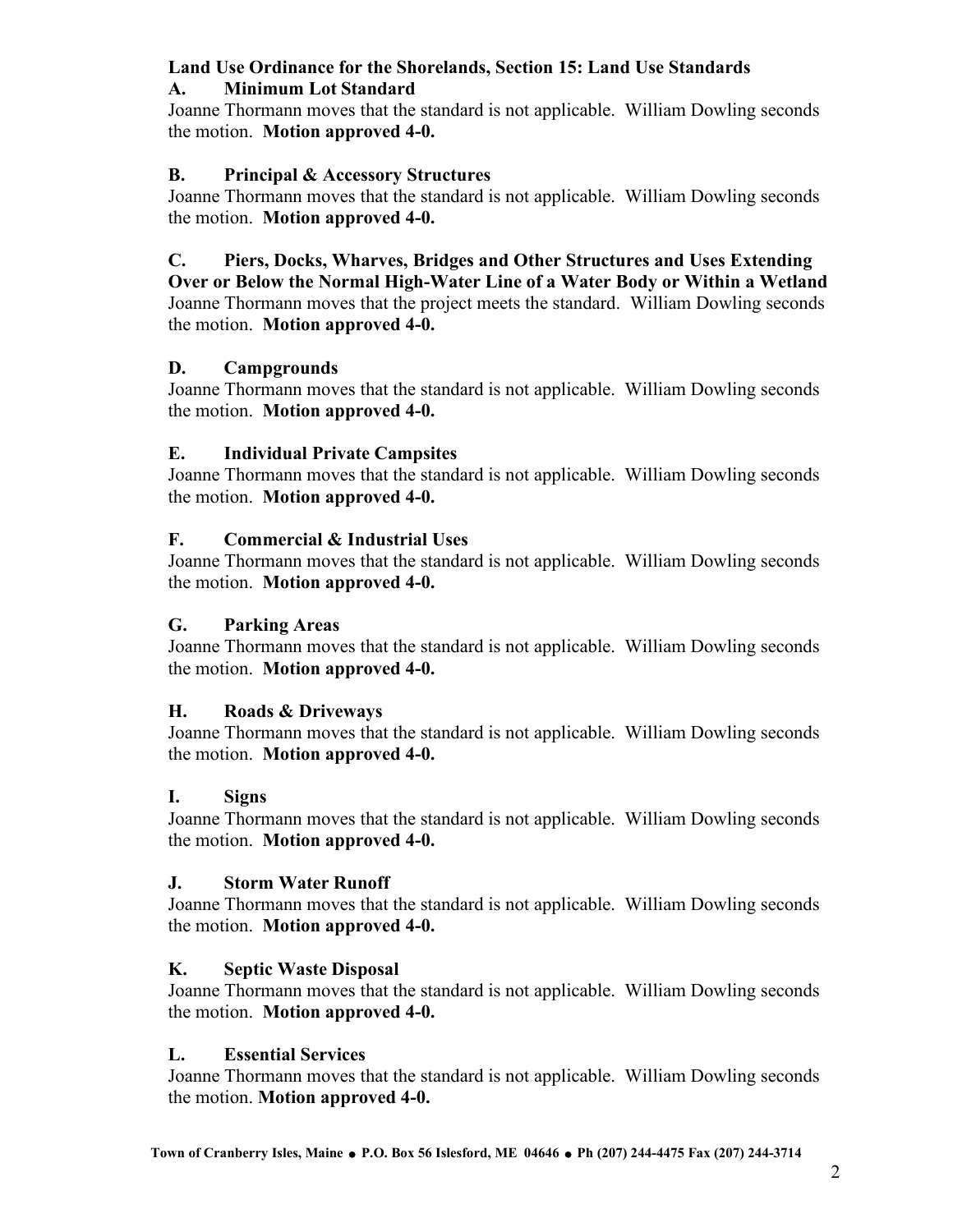## **M. Mineral Exploration & Extraction**

Joanne Thormann moves that the standard is not applicable. William Dowling seconds the motion. **Motion approved 4-0.**

## **N. Agriculture**

Joanne Thormann moves that the standard is not applicable. William Dowling seconds the motion. **Motion approved 4-0.** 

## **O. Timber Harvesting**

N/A

#### **P. Clearing or Removal of Vegetation for Activities Other than Timber Harvesting**

Joanne Thormann moves that the standard is not applicable. William Dowling seconds the motion. **Motion approved 4-0.**

## **Q. Hazard Trees, Storm-Damaged Trees, and Dead Tree Removal**

Joanne Thormann moves that the standard is not applicable. William Dowling seconds the motion. **Motion approved 4-0.**

## **R. Exemptions to Clearing and Vegetation Removal Requirements**

Joanne Thormann moves that the standard is not applicable. William Dowling seconds the motion. **Motion approved 4-0.**

## **S. Revegetation Requirements**

Joanne Thormann moves that the standard is not applicable. William Dowling seconds the motion. **Motion approved 4-0.**

## **T. Erosion & Sedimentation Control**

Joanne Thormann moves that the project meets the standard. William Dowling seconds the motion. **Motion approved 4-0.**

## **U. Soils**

Joanne Thormann moves that the project meets the standard. William Dowling seconds the motion. **Motion approved 4-0.**

## **V. Water Quality**

Joanne Thormann moves that the project meets the standard. William Dowling seconds the motion. **Motion approved 4-0.**

## **W. Archaeological Site**

Joanne Thormann moves that the project meets the standard. William Dowling seconds the motion. **Motion approved 4-0.** 

## **Land Use and Shoreland Zoning Ordinance, Section 16-D, Procedure for Administering Permits**

## **1. Will maintain safe and healthful conditions**

Joanne Thormann moves that the project meets the standard. Becca Powell seconds the motion. **Motion approved 4-0.**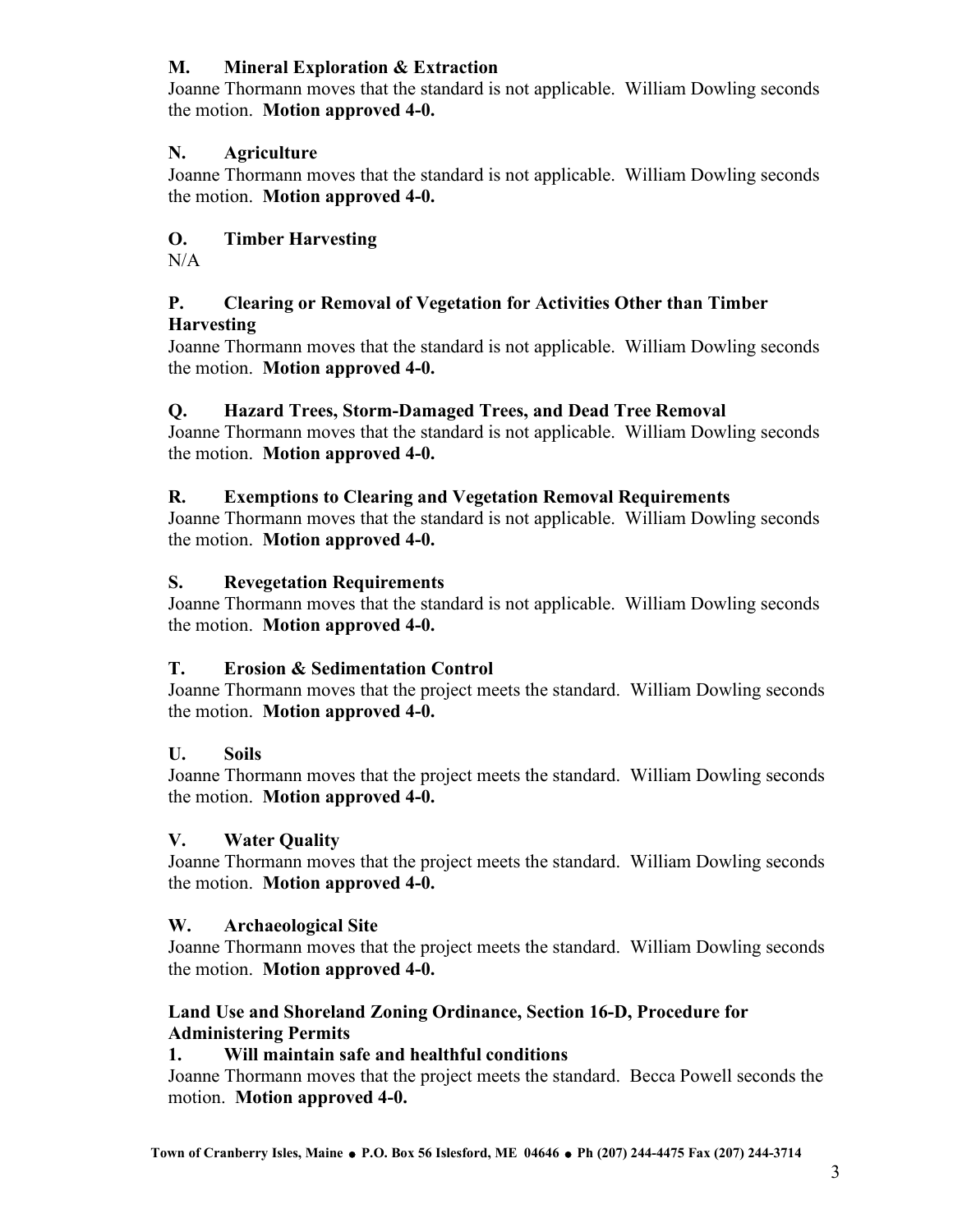## **2. Will not result in water pollution, erosion, or sedimentation to surface waters**

Joanne Thormann moves that the project meets the standard. Becca Powell seconds the motion. **Motion approved 4-0.**

#### **3. Will adequately provide for the disposal of all wastewater**

Joanne Thormann moves that the project meets the standard. Becca Powell seconds the motion. **Motion approved 4-0.**

#### **4. Will not have an adverse impact on spawning grounds, fish, aquatic life, bird, or other wildlife habitat**

Joanne Thormann moves that the project meets the standard. Becca Powell seconds the motion. **Motion approved 4-0.** 

#### **5. Will conserve shore cover and visual, as well as actual, points of access to inland and coastal waters**

Joanne Thormann moves that the project meets the standard. Becca Powell seconds the motion. **Motion approved 4-0.**

#### **6. Will protect archaeological and historic resources as designated in the comprehensive plan**

Joanne Thormann moves that the project meets the standard. Becca Powell seconds the motion. **Motion approved 4-0.** 

#### **7. Will not adversely affect existing commercial fishing or maritime activities in a Commercial Fisheries/Maritime Activities district**

Joanne Thormann moves that the project meets the standard. Becca Powell seconds the motion. **Motion approved 4-0.**

#### **8. Will avoid problems associated with floodplain development and use**

Joanne Thormann moves that the project meets the standard. Becca Powell seconds the motion. **Motion approved 4-0.**

#### **9. Is in conformance with the provisions of Section 15, Land Use Standards**  Joanne Thormann moves that the project meets the standard. Becca Powell seconds the motion. **Motion approved 4-0.**

Joanne Thormann moves to approve the application. Becca Powell seconds the motion. **Motion approved 4-0.**

Planning Board members agree to sign approval letter subsequent to this meeting.

## **II. Review / Approval of Previous Meeting Minutes: November 16, 2020**

Joanne Thormann moves to approve the November 16, 2020 minutes as written. Becca Powell seconds the motion. **Motion approved 4-0.**